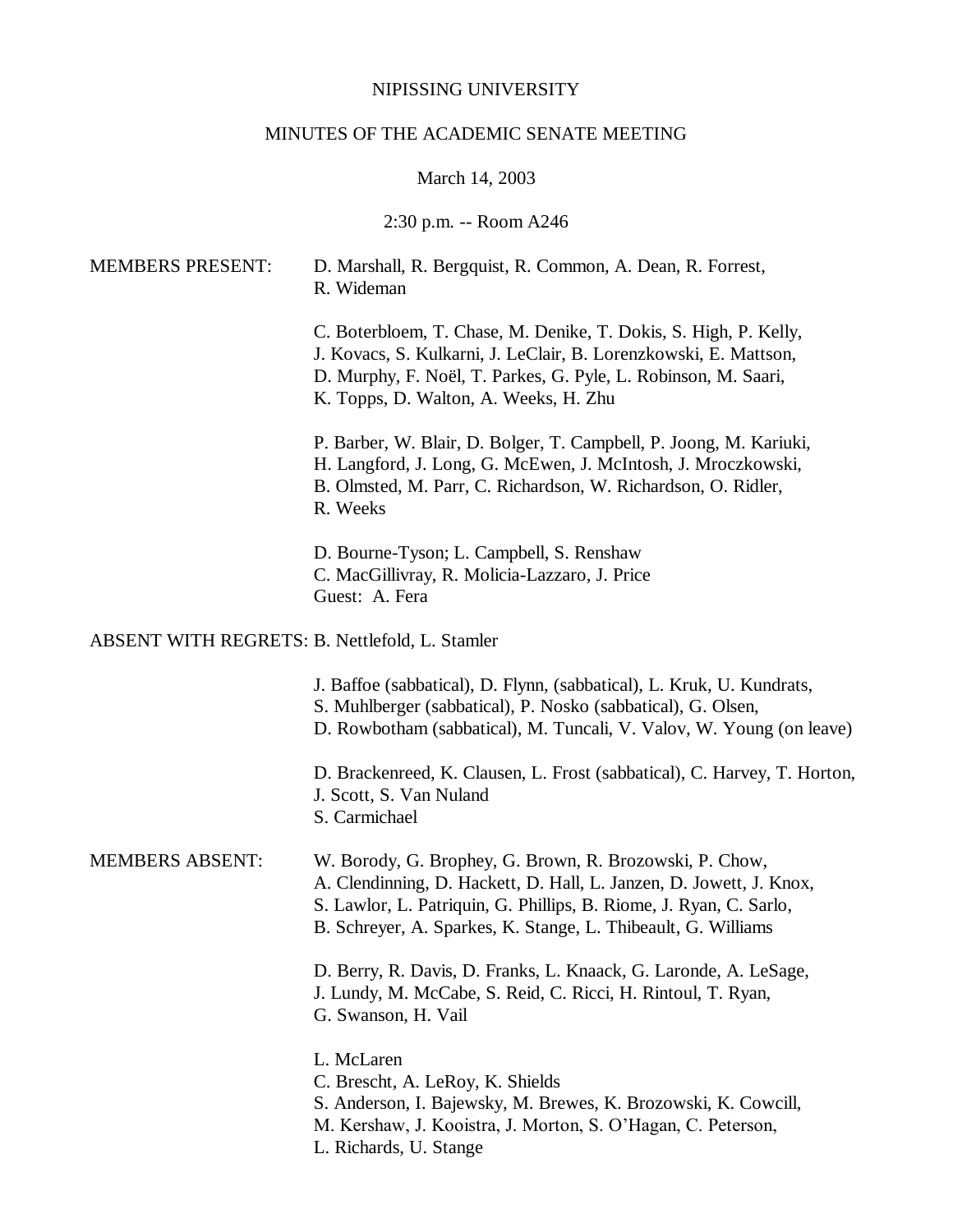Minutes of the Academic Senate Meeting March 14, 2003 Page 2

# MOTION #1: Moved by O. Ridler, seconded by D. Bolger that the minutes of the Academic Senate dated February 14, 2003 be received. CARRIED

#### ANNOUNCEMENTS

The President congratulated Senators Denike and Renshaw for the exceptional work they had done in organizing the events of International Women's Week. He asked them to convey gratitude, on behalf of the university, to all who had assisted with the project. The President also thanked the faculty who had given presentations of their research to the members of the Board of Governors at the Professional Development Evening held on March 6. He stated that Senators Hall, High, Van Nuland and Pyle had been invited to speak about their research and he thanked them for agreeing to share their expertise.

Senator Marshall presented an overview of the 2003/2004 budget, calling it a "positive" budget that added new faculty and resources. However, he placed the budget in context within the current declining, spiraling environment for universities. He predicts a more deregulated university system over the next few years. Other universities, such as Toronto and Queen's, have issued "cut orders" since they do not expect to achieve their desired enrolment. At Nipissing, grant levels will not increase and tuition levels for Arts and Science have been controlled for the 4<sup>th</sup> consecutive year at a 2% increase. Senator Marshall made comparisons with last year's budget noting that Nipissing sustained enough growth, and also had the Special Northern allocation grant, to get through the year. The acquisition of grant equity still remains a possibility and work continues on this issue. The President stated that the first 150 additional students admitted will only cover the "estimated" costs of resources that need to be added. He stated that the main issue that will need to be considered, approximately three years hence, is how Nipissing will respond when it does not want to grow by a single student, yet the government's tuition and grant levels remain frozen at 2002 levels. Senator Marshall stated that the budget will be ready by March 27.

Mr. Green referred to the budget as a balanced budget, but indicated that there will be a second budget prepared at the end of June. He announced that no capital had been included in this budget. Mr. Green stated that Nipissing would use the revenue generated from additional students (if the number of first year Arts and Science students is more than 730), to pay for capital expenditures; if the numbers are on target, some of the desired capital needs may need to be reduced, and if there are less than 730 students, there will be some difficulties. It will not be known until the end of June the actual number of students Nipissing will receive. Mr. Green stated that the budget represents a \$5.2 million increase, overall, from last year, which is indicative of how much the university has grown. He explained that the release time for faculty, removed from last year's budget in order to balance the budget, was added back in this year's budget. He further noted that more money is being paid out in scholarships because better students are choosing to enroll at Nipissing. These monies are taken from operating expenses. The budget also allows for the inclusion of four Library positions, assuming the partnership of Canadore; if not, there will be a total of three. Mr. Green stated that most faculty positions have been approved and almost \$2 million has been allotted for salary and wage increases with regard to progression through the ranks. There also is an increase in benefit costs. Mr. Green explained that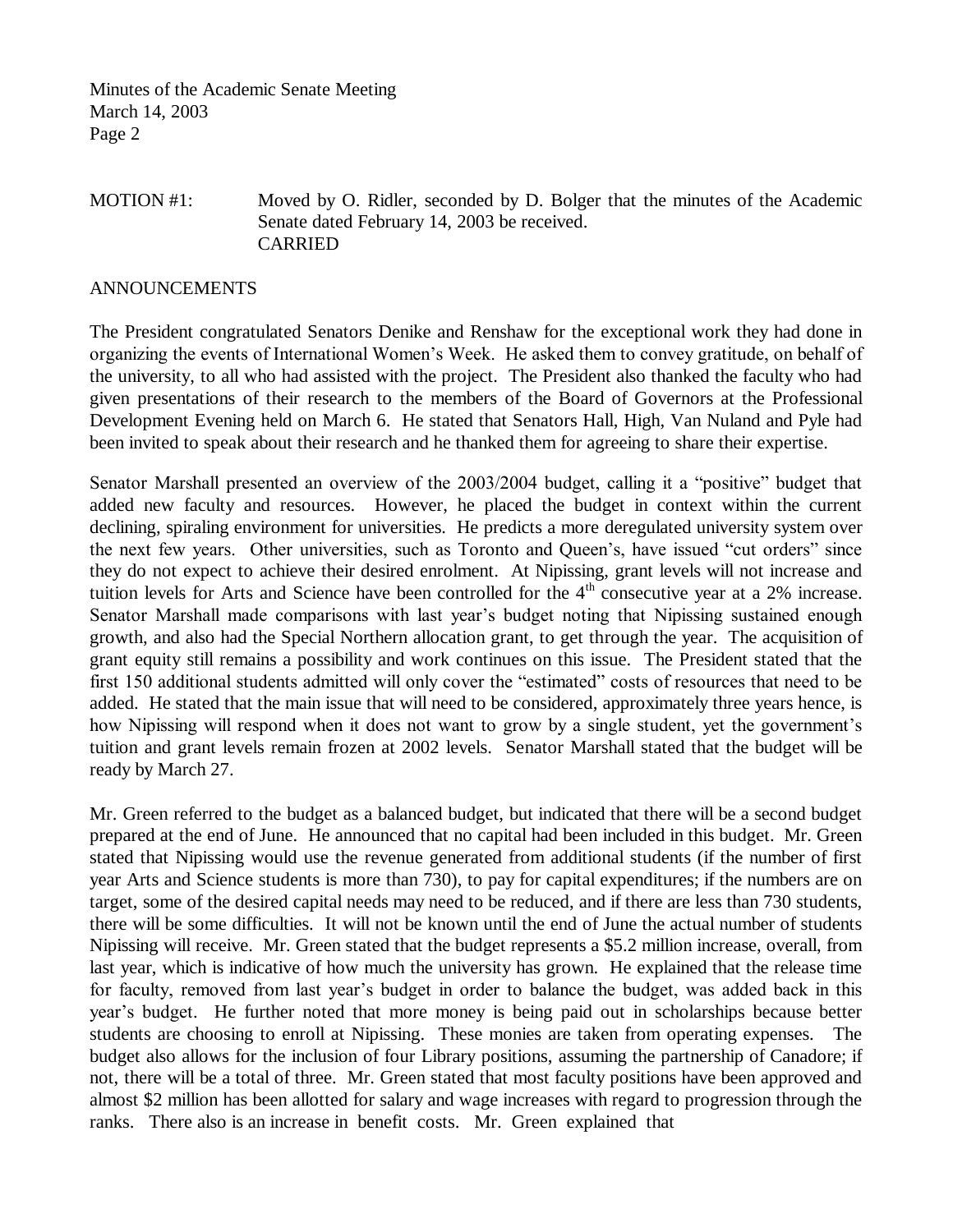Minutes of the Academic Senate Meeting March 14, 2003 Page 3

many of the budget items are related to the volume of students expected. The numbers reflected in the budget are the result of the university's planning exercise and the enrolment target agreement submitted to the government. The President informed senators that each student represents \$8000. Mr. Green encouraged senators to contact him if they had any questions. The budget will be presented next to NUSU and the Finance Committee. The uncertainty as to what will happen is causing apprehension and it is also discomforting not to know the strategy that other universities will adopt.

Senator Forrest provided statistical information about the successful March Up Close event noting that there had been 643 visitors including 224 student applicants. He announced the names of the two external reviewers who would conduct a review of the Psychology program at the end of the month. He reported that the University Research Council had met on March 14 and approved many internal grant applications. Senator Forrest explained that Nipissing is one of 10 universities that does not have a Canada Research Chair; however, there now exists an opportunity to initiate a process, develop criteria and guidelines and submit written proposals by a December  $15<sup>th</sup>$  deadline.

Senator Dean stated that the Office of the Dean of Arts and Science had been busy with faculty searches. He was pleased to report that, in every instance, the Selection Committee's first choice had accepted the position. He thanked his faculty for their participation in the "March Up Close" event.

The Dean of Education stated that interviews are currently being held for two remaining faculty positions. He also reported that the first choice applicants who were offered positions have accepted. Senator Common reported on the recent trip to Cameroon and announced that six Education students and Senator Olmsted had reached the summit of Mount Cameroon where they had unfurled the Nipissing University flag.

Senator Price announced the results of the recent NUSU elections and confirmed that the 2003-2004 NUSU executive will be comprised of: Wilson Abreu, President; Steve Hayne, Vice-President, External; Roberto Molicia-Lazzaro, Vice-President, Internal and Aaron Bean, Vice-President, Student Life.

Admissions, Promotions and Petitions Committee

MOTION #2: Moved by R. Bergquist, seconded by M. Denike that the Report of the Admissions, Promotions and Petitions Committee dated February 7, 2003 be received. CARRIED

MOTION #3: Moved by R. Bergquist, seconded by D. Walton that the students listed on Appendix A, who have completed all requirements of their respective degrees, be admitted to their respective degrees in-course and that diplomas for the degrees be awarded. CARRIED